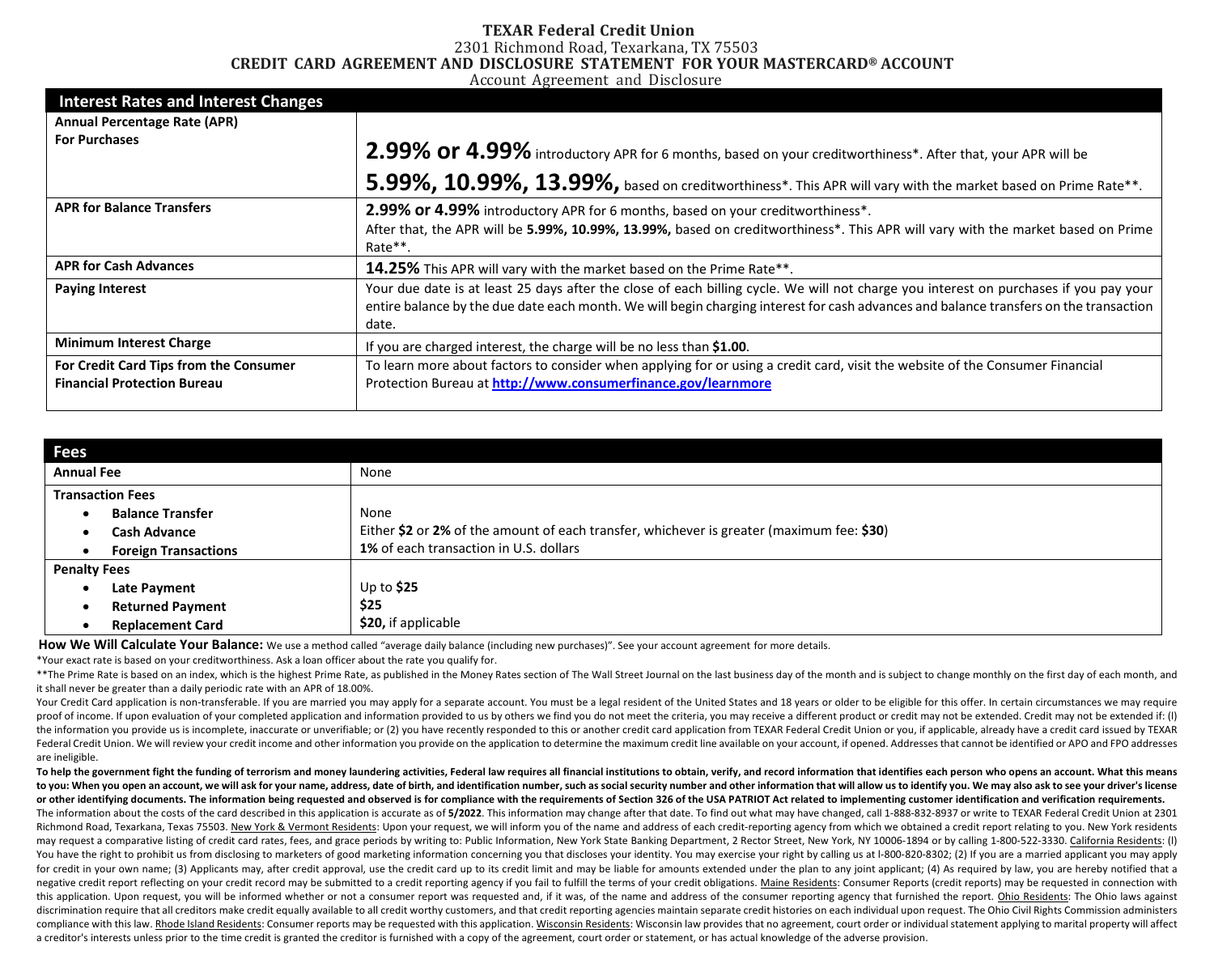# Texar Federal Credit Union CREDIT CARD REQUEST FORM

| PLEASE INCLUDE                                                             | <b>JOINT APPLICANT INFORMATION</b> |                                                                                                                       |                                                              |                                                        |       |                                               |                                                                 |                                                |
|----------------------------------------------------------------------------|------------------------------------|-----------------------------------------------------------------------------------------------------------------------|--------------------------------------------------------------|--------------------------------------------------------|-------|-----------------------------------------------|-----------------------------------------------------------------|------------------------------------------------|
| 1. A recent paycheck stub, or latest 1040.                                 |                                    |                                                                                                                       | <b>First Name</b>                                            | Middle                                                 |       | Last                                          |                                                                 |                                                |
| Please Print:                                                              | <b>Street Address</b>              |                                                                                                                       |                                                              |                                                        |       | Apt. No.                                      |                                                                 |                                                |
|                                                                            | PERSONAL INFORMATION               |                                                                                                                       | City                                                         |                                                        | State |                                               | Zip Code                                                        |                                                |
| <b>First Name</b><br>Middle<br><b>Street Address</b>                       | Last                               | Apt. No.                                                                                                              | Date if Birth (Mo/Dy/Yr)<br>$\prime$                         | $\prime$                                               | Years | Months                                        |                                                                 | Time at Present Address   Mother's Maiden Name |
|                                                                            |                                    |                                                                                                                       | $\Box$ Rent                                                  | □ Own/Mortgage                                         |       | $\square$ Board                               |                                                                 |                                                |
| City                                                                       | <b>State</b>                       | Zip Code                                                                                                              | Monthly Payment: \$                                          |                                                        |       |                                               |                                                                 |                                                |
| Date if Birth (Mo/Dy/Yr)<br>Time at Present Address   Mother's Maiden Name |                                    |                                                                                                                       | Home Telephone Number<br>Social Security Number<br>$\lambda$ |                                                        |       |                                               |                                                                 |                                                |
| $\prime$<br>$\prime$                                                       | Years<br>Months                    |                                                                                                                       |                                                              | <b>JOINT APPLICANT - EMPLOYMENT</b>                    |       |                                               |                                                                 |                                                |
| $\Box$ Rent<br>□ Own/Mortgage<br>$\square$ Board                           |                                    |                                                                                                                       |                                                              | Present Employer (Company Name)                        |       | <b>Business Telephone Number</b><br>$\lambda$ |                                                                 |                                                |
| Monthly Payment: \$                                                        |                                    |                                                                                                                       | <b>Employer Street Address</b>                               |                                                        |       |                                               |                                                                 |                                                |
| Home Telephone Number                                                      | Cell Phone Number                  |                                                                                                                       |                                                              |                                                        |       |                                               |                                                                 |                                                |
| $\lambda$<br>C                                                             | $\lambda$                          |                                                                                                                       | City                                                         |                                                        | State |                                               | Zip Code                                                        |                                                |
| <b>Social Security Number</b>                                              |                                    | Credit Union Member Number                                                                                            |                                                              |                                                        |       |                                               |                                                                 |                                                |
|                                                                            | <b>EMPLOYMENT AND INCOME</b>       |                                                                                                                       | <b>Current Position</b>                                      |                                                        |       |                                               | Years                                                           | Time With This Company<br>Months               |
| Present Employer (Company Name)   Business Telephone Number                |                                    |                                                                                                                       | Annual Income*                                               |                                                        |       |                                               |                                                                 |                                                |
| <b>Employer Street Address</b><br>City                                     | <b>State</b>                       | Zip Code                                                                                                              | Annual Income                                                |                                                        |       |                                               | *Income such as<br>alimony, child support<br>income need not be | or separate maintenance                        |
|                                                                            |                                    |                                                                                                                       |                                                              |                                                        |       |                                               | disclosed if you do not                                         | wish to have it considered                     |
| <b>Current Position</b>                                                    |                                    | Time With This Company<br>Years<br>Months                                                                             |                                                              |                                                        |       |                                               | as a basis for repaying                                         |                                                |
| Annual Income*                                                             |                                    |                                                                                                                       |                                                              |                                                        |       |                                               | this obilgation.                                                |                                                |
| Annual Income                                                              |                                    | *Income such as<br>alimony, child support<br>or separate maintenance<br>income need not be<br>disclosed if you do not |                                                              | Name of a Close Friend or Relative Not Living With You |       | PERSONAL REFERENCE                            |                                                                 |                                                |
|                                                                            |                                    | wish to have it considered<br>as a basis for repaying<br>this obligation.                                             | <b>Street Address</b>                                        |                                                        |       |                                               |                                                                 |                                                |
|                                                                            |                                    | <b>Time There</b>                                                                                                     | City                                                         |                                                        | State |                                               | Zip Code                                                        |                                                |
| Previous Employer (if less than 2 years at present)                        |                                    | Home Telephone Number                                                                                                 |                                                              | Cell Phone Number                                      |       |                                               |                                                                 |                                                |
|                                                                            |                                    | Years<br>Months                                                                                                       | $\lambda$                                                    |                                                        |       | $\left( \right)$                              |                                                                 |                                                |

# DISCLOSURE AND SIGNATURE

Authorization: I certify that I am at least 18 years if age, and that i have read and agree to all the terms, authorization and disclosures contained on the attached form and that everything I have stated in this certificate is true and correct. I authorize the credit union named on this certificate to check my credit record and to verify my credit, employment, and income references. I understa

| Signature                          | Date (Mo.<br>Yr.<br>Day |
|------------------------------------|-------------------------|
|                                    |                         |
| $\Lambda$                          |                         |
| Joint/Cosigner Applicant Signature | Date (Mo.<br>Yr.<br>Day |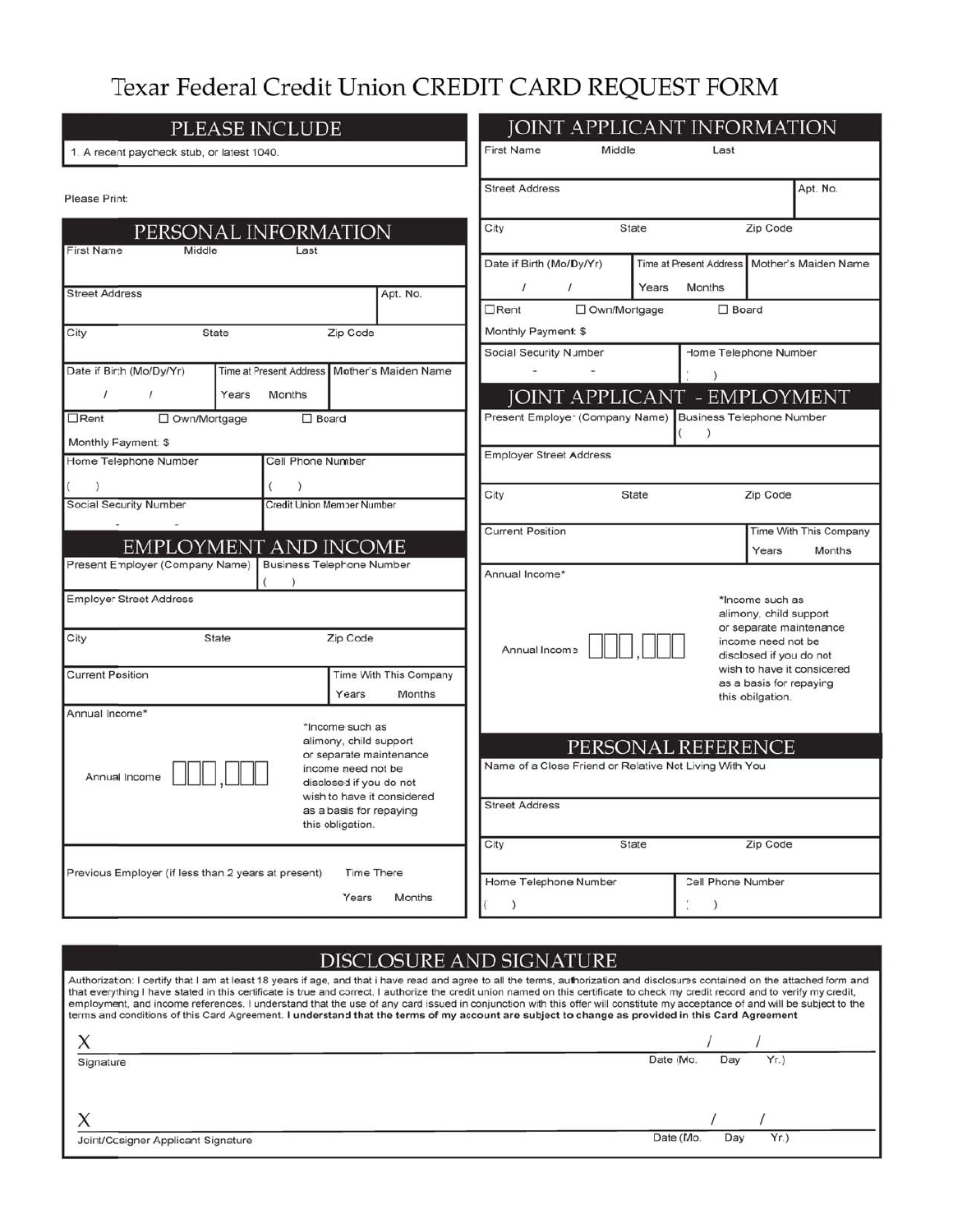# **TEXAR Federal Credit Union 2301 Richmond Rd., Texarkana, TX 75503 903-223-0000 CREDIT CARD AGREEMENT AND DISCLOSURE STATEMENT FOR YOUR CREDIT CARD ACCOUNT**

**Notice:** Read and retain this copy of your Credit Card Agreement and Disclosure Statement for future reference.

**TERMS USED IN THIS AGREEMENT:** This Agreement and Disclosure Statement ("Agreement") covers your Credit Card Account ("Account"). In this Agreement, the words "you" and "your" mean any person who signs this Agreement or uses the Card. "We," "our," and "us" mean TEXAR Federal Credit Union, the issuer of your credit card. The "Card" means any credit card issued to you or those designated by you under the terms of this Agreement. "Use of the Card" means any procedure used by you or someone authorized by you, to make a purchase or an advance whether or not the purchase or advance is evidenced by a signed written document. "Unauthorized use of the Card" means the use of the Card by a person, other than you, who does not have actual, implied, or apparent authority for such use, and from which you receive no benefit. In this Agreement, any plural terms shall be deemed singular and any singular terms shall be deemed plural when context and construction so require.

**EXTENSION OF CREDIT:** If your application is approved, we may, at our discretion, establish an Account in your name and cause one or more Cards to be issued to you or those designated by you. In such event, you authorize us to pay for your Account all items reflecting credit purchases and cash advances obtained through use of the Card.

**RECEIPT OF AND ACCEPTANCE TO TERMS AND CONDITIONS OF AGREEMENT:** By signing an application for the Card or by using the Card, you agree to all the terms and conditions and promise to perform all the obligations, requirements, and duties contained in this Agreement, and you acknowledge receipt of a copy of this Agreement.

**JOINT APPLICANT LIABILITY:** If more than one person executes this Agreement, each of you shall be jointly and individually liable to use for all charges made to the Account, including applicable fees, In addition, you agree that each of you designates the other as agent for the purpose of making purchases extended under this Agreement and each use of your Account shall be an extension of credit to all. Notice to one of you shall constitute notice to all. Any joint cardholder may remove himself or herself from responsibility for future purchases at any time by notifying us in writing. However, removal from the Account does not release you from any liability already incurred.

**BALANCE TRANSFERS:** Subject to your available credit, you will be able to transfer the balances of non-TEXAR Federal Credit Union credit card accounts to your Account. If you request a balance transfer to be made, you should not rely on a balance transfer to be made by any particular date. Although most balance transfer will be made sooner, it could take up to four weeks before payment to your other account is made. Accordingly, you should continue to make all required payments on your other accounts until you confirm that the balance transfer has been made. Balance transfers may not exceed your available credit. We will not close your other accounts, even if you transfer the entire balance. If you want to close your other accounts, you should contact the issuer directly. Transfer of a balance that contains disputed purchases or other charges may cause you to lose any dispute rights you may have with regard to those purchases or other charges. There is no grace period for balance transfers. The following charge will apply in connection with the use of a Balance Consolidation Check: Stop Payment on Check \$15. Fees will be assessed at the time they are incurred.

**OTHERS USING YOUR ACCOUNT:** If you allow anyone else to use your Account, you will be liable for all credit extended to such persons. You promise to pay for all purchases and cash advances made by anyone you authorize to use your Account, whether or not you notify us that he or she will be using it. If someone else is authorized to use your Account and you want to end that person's privilege, you must notify us in writing, and if he or she has a Card, you must return the Card with your written notice for it to be effective.

**CREDIT LIMITS:** You promise that payments we make for your Account resulting from use of the Card will at no time cause the outstanding balance of your Account to exceed your credit limit as established by us or as adjusted from time to time at our discretion. The portion of your total credit line that may be used to make a cash advance ("Cash Advance Credit Line") is established by us and is disclosed on your billing statement. We may change your Cash Advance Credit Limit at any time.

**Promise to Pay:** You promise to pay us in U.S. dollars for (a) all purchases, cash advances and balance transfers made by your or anyone whom you authorized to use the Card of Account; (b) interest charges and other charges or fees; (c) collection costs and attorney's fees as permitted by applicable law, and any costs incurred in the recovery of the Card; and (d) credit in excess of your credit limit that we may extend to you. At the end of each monthly billing cycle for which you have a balance on your Account, you will be furnished with a periodic statement showing (i) the "Previous Balance" (the outstanding balance in the Account at the beginning of the billing cycle), (ii) the amount of all cash advances, purchases, balance transfers, Late Charges, Annual Fees, Finance Charges (as defined below in the "Cost of Credit" section), and other charges or fees posted to your Account during the billing cycle, (iii) the amount of all payment and credit posted to your Account during the billing cycle, and (iv) the "New Balance" which is the sum of (i) and (ii) minus (iii).

**MINIMUM PAYMENT DUE:** You agree to pay on or before the "Payment Due Date" shown on the monthly periodic statement the entire New Balance or a Minimum Payment equal to an amount which is at least 2% of the New Balance or \$10, whichever is greater, plus any amount in excess of the credit limit established by us and any past due minimum payments. If the New Balance is \$10 or less, you agree to pay it in full. You may make extra payments in advance of the due date without a penalty, and you may repay any funds advanced, credit extended, or amount outstanding at any time without penalty for early payment. Regardless of the amount of any extra payment during a given month, a monthly payment will be required the following month if a balance remains in your Account.

**COST OF CREDIT:** You will pay a "Finance Charge" for all advances made against your Account. Finance Charges for cash advances and balance transfers begin to accrue on the date of the advance. New purchases will not incur a Finance Charge on the date they are posted to your Account if you have paid the Account in full by the Payment Due date shown on your previous monthly statement, or if there was no previous balance. The Payment Due Date will be not less than 25 days from the billing cycle closing date shown on your statement. No additional Finance Charge will be imposed on purchases whenever you pay the Account in full on or before the Payment Due date reflected on your statement.

If your Account features an Introductory Rate, you will pay an Introductory Rate Finance Charge for purchases made at the periodic rate and corresponding **ANNUAL PERCENTAGE RATE** and for the time period set forth in the Additional Disclosure included with this Agreement ("Introductory Rate"). Thereafter, Unless an Introductory rate is in effect, the periodic rate used to compute the INTEREST CHARGE for purchases is based on an index (the "Index"), which is the Prime Rate as published in the Money Rates section of The Wall Street Journal on the last business day of the month and is subject to change monthly on the first day of each month. Any change in the Index will be effective on the first day of the billing cycle following the date of the change. An increase in the Index will result in an increase in the periodic rate, which in turn, may result in higher payments. The **ANNUAL PERCENTAGE RATE** for purchases in any given billing cycle, except for any Introductory Rate, will be the Index plus the Purchases Base Rate as set forth in the Additional Disclosure. The **ANNUAL PERCENTAGE RATE** for cash advances in any given billing cycle, including any Introductory Rate period, will be the Index plus the Cash Advance Base Rate as set forth in the Additional Disclosure. The **ANNUAL PERCENTAGE RATE** for balance transfers in any given billing cycle, including the Introductory Rate period, will be the Index plus the Balance Transfer Base Rate as set for in the Additional Disclosure. These **ANNUAL PERCENTAGE RATES** are referred to as the Standard Rate. The Standard Rate daily periodic rate and corresponding **ANNUAL PERCENTAGE RATES** for purchases and cash advances as of the last update are set forth in the Additional Disclosure. For all advances, the daily periodic rate will never be greater than a daily periodic rate of .049315% with a corresponding **ANNUAL PERCENTAGE RATE** of 18.00%. The **ANNUAL PRECENTAGE RATE** for a **SHARE SECURED** card for purchases in any given cycle, except for any Introductory Rate, will be the Index plus the highest Purchases Base Rate as set forth in the Additional Disclosure. The **ANNUAL PERCENTAGE RATE** for cash advances in any given billing cycle for **SHARE**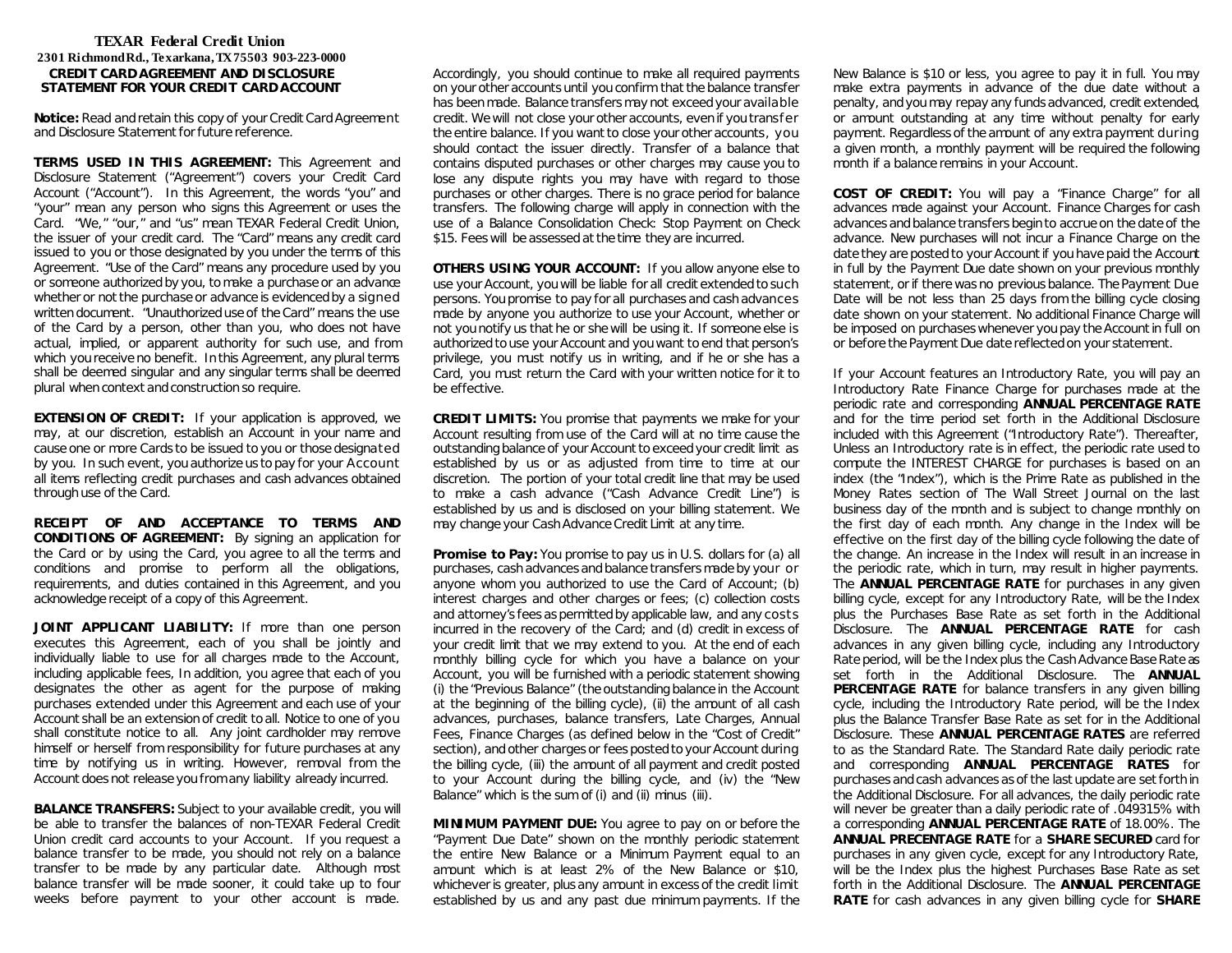**SECURED** cards, including any Introductory Rate period, will be the Index plus the highest Cash Advance Base Rate as set forth in the Additional Disclosure.

**HOW WE CALCULATE YOUR BALANCE AND INTEREST CHARGE ON BALANCES:** We figure the interest charge on your Account by applying the applicable Daily Periodic Rate to the Average Daily Balance of your Account for each feature category, including certain current transactions. Feature categories include purchases, balance transfers, cash advances and promotional balances. These calculations combine different feature categories with the same Daily Periodic Rates. The Average Daily Balance for each feature category is arrived at by taking the beginning balance of such feature category each day and adding any new transactions to the balance, except we will not include new purchases if you have paid in full the New Balance on our previous statement by the Payment Due Date or if the New Balance on your previous statement was zero. We then subtract any payments or credits and unpaid interest or other Finance Charges allocated to the feature category balance for the day. This gives us the daily balance for such feature category. The daily balances for such feature category are then added together and divided by the number of days in the billing cycle. The result is the Average Daily Balance for such feature category.

**MINIMUM INTEREST CHARGE:** There is a minimum interest charge of \$1 for any billing cycle in which a periodic interest charge is due.

**CASH ADVANCE FEE:** If your Account offers a Cash Advance feature, the amount of the Cash Advance Fee is set forth in the Additional Disclosure included in this Agreement.

**BALANCE TRANSFER FEE:** If your Account offers a Balance Transfer feature, the amount of the Balance Transfer Fee is set forth in the Additional Disclosure included in this Agreement.

**LATE PAYMENT FEE:** Your Account features a Late Payment fee. The Late Payment Fee for your account is set forth in the Additional Disclosure included with this Agreement.

**RETURNED CHECK FEE:** We will charge you a Returned Check Fee of \$25 each time you send us payment that is returned unpaid for any reason. We will charge you this fee the first time any payment is returned unpaid, even if it is paid upon resubmission.

**ANNUAL FEE:** If your Account features an Annual Fee, the amount of the Annual Fee is set forth in the Additional Disclosure included with this Agreement.

**REPLACEMENT CARD FEE**: Your Account features a Replacement Card fee, if applicable. The Replacement Card fee for your account is set forth in the additional Disclosure included with this Agreement.

**CREDITING OF PAYMENTS:** All payments made on your Account, at the address designated for payment on the monthly periodic statement, will be credited to your Account on the date of receipt. If the date of receipt is not a business day, your payment will be credited on the first business day following receipt.

PAYMENT FLOAT: If your Account features Payment Float, a payment will not apply to available credit amount until payment float days have been reached. This affects all payment types.

**ALLOCATION OF PAYMENTS:** All payments on your Account will be applied first to collection costs, then to any Finance Charges and other fees due, and then to the unpaid principal balance. Interest paid or agreed to be paid shall not exceed the maximum amount permissible under applicable law, and in any contingency whatsoever, if we shall receive anything of value deemed interest under applicable law which would exceed the maximum amount of interest permissible under applicable law, the excessive interest shall be applied to the reduction of the unpaid principal amount or refunded to you.

**DEFAULT:** You will be in default (i) if you fail to make any payment on time; (ii) if you exceed your authorized credit limit; (iii) if you fail to keep any promises you have made under this or any other agreement with us; (iv) if you are the subject of an order of relief under Title 11 of the U.S. Code of (Bankruptcy); (v) if anyone tries, by legal process, to take any of your money maintained with us; (vi) if you have given us false or inaccurate information in obtaining your Card; or (vii) if we reasonably believe that you are unable or unwilling to repay your obligations to us.

**ACCELERATION:** If you are in default, without notice to you we may accelerate your debt and call any amount you owe immediately due and payable, plus Finance Charges that will continue to accrue until the entire amount is paid. You expressly waive any right to notice of our intent to accelerate and right to notice that your debt has been accelerated.

**TERMINATION AND CHANGES IN TERMS:** You may terminate this Agreement by written notice, as to future advances at any time. We can terminate this Agreement at any time subject to such notice as may be required by applicable law. Termination by either party shall not affect your obligation to repay any payments made for your Account resulting from use of the Card as well as Finance Charges and other related charges. We may change the terms of this Agreement, including the periodic rate at any time subject to such notice as may be required by applicable law. If you use your Card or Account to make a purchase, balance transfer, or obtain a cash advance after having been given notice of a change in terms, you agree that the existing balance in your Account at the time of that use will be subject to the new terms, as shall subsequent uses.

**CONSENT TO CONTACT YOU:** You agree that we can contact you for all purposes (including collection purposes) using all media and all contact information you provide to us. You agree that we may us automated equipment to dial your telephone number or to deliver messages to you. You may limit this consent based on the options we may provide by calling our Customer Service. Any charges for contacting you which may be billed to your by your communications carrier are your responsibility.

**NOTIFICATION ADDRESS FOR INFORMATION REPORTED TO CONSUMER REPORTING AGENCIES:** We may report the status and payment history of your Account to credit reporting agencies each month. If you believe that the information, we have reported is inaccurate or incomplete, please notify us in writing at TEXAR Federal Credit Union, 2301 Richmond Rd., Texarkana, TX 75503. Please include your name, address, home telephone number, and Account number. If your notification relates to an incident of identity theft, we will require a copy of your identity theft report filed with law enforcement authorities.

**CREDIT INVESTIGATION:** In conjunction with your application for credit and, if approved, maintenance of your Account, you agree that we have the right to investigate your credit and employment history, to verify your credit references, to request and use credit reports, and to report the way your pay your Account to credit bureaus and other interested parties.

**ILLEGAL TRANSACTIONS:** You may not use your Card for any illegal transaction. You agree that we may decline to process any transaction that we believe in good faith to be for an illegal purpose. You agree that we will not be liable for declining to process any such transaction. If we do process any transaction that ultimately is determined to have been for an illegal purpose, you agree that you will remain liable to us under this agreement for any such transaction notwithstanding its illegal nature. You agree that any illegal use of the Card will be deemed an act of default under this Agreement. You further agree to waive any right to take legal action against us for your illegal use of the Card and to indemnify and hold us Visa® or MasterCard® International, Incorporated harmless from and against any lawsuits, other legal action, or liability that results directly or indirectly from such illegal use.

**CURRENCY CONVERSION:** If you effect a transaction with your MasterCard® in a currency other than U.S. dollars, MasterCard International will convert the charge into a U.S. dollar amount. MasterCard International will use its currency conversion procedure, which is disclosed to institutions that issue MasterCard cards. Currently, the currency conversion rate used by MasterCard International to determine the transaction amount in U.S. dollars for such transactions is generally either a government mandated rate or a wholesale rate determined by MasterCard International for the processing cycle in which the transaction is processed, increased by an adjustment factor established from time to time by MasterCard International. The currency conversion rate used by MasterCard International on the processing date may differ from the rate that would have been used on the purchase date or cardholder statement posting date. If you effect a transaction with your VISA Card in a currency other than U.S. dollars, the rate of exchange between the transaction currency and the billing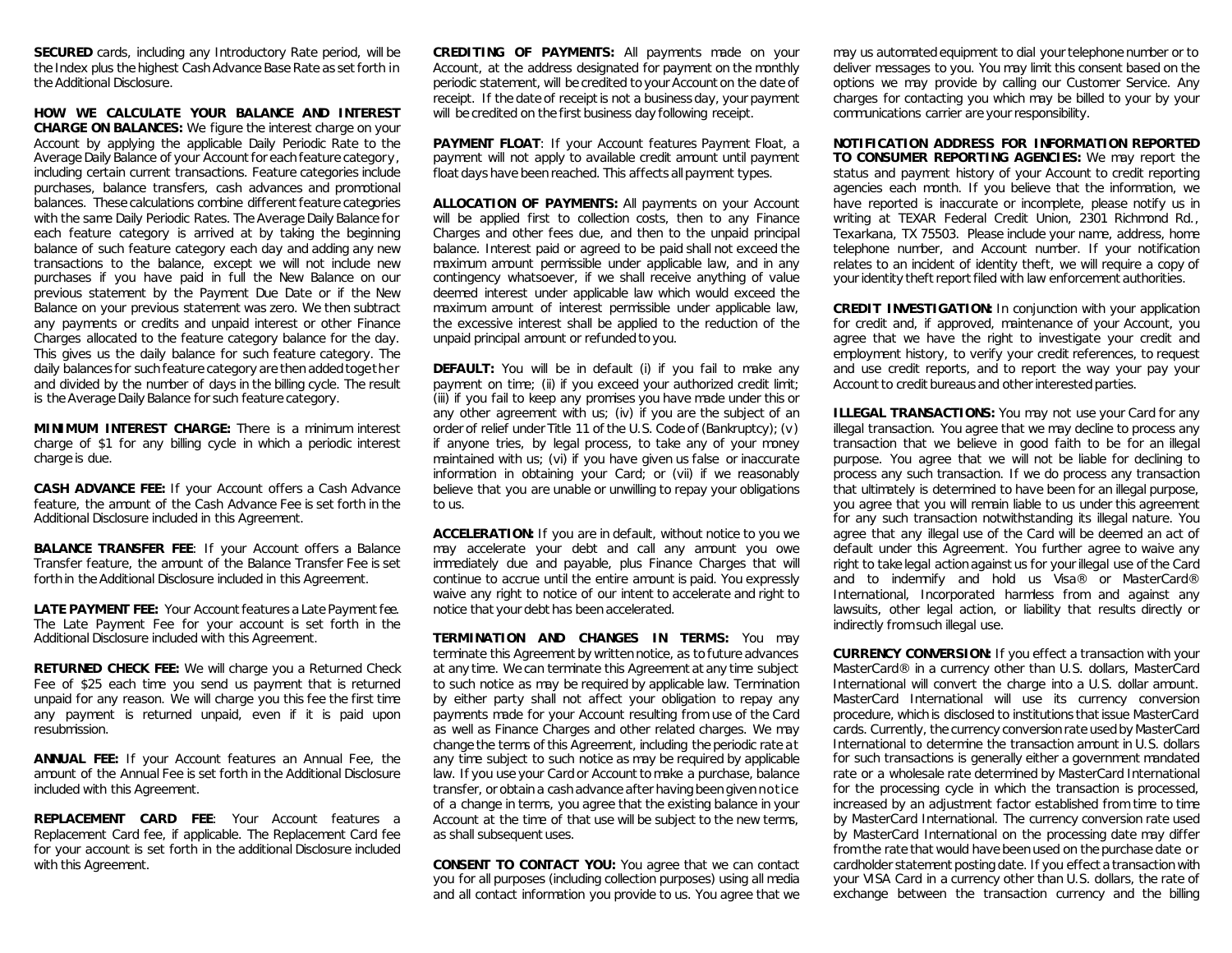currency used for processing the transaction will be: (a) A rate selected by VISA from the range of rates available in wholesale currency markets for the applicable central processing date, which rate may vary from the rate VISA itself receives, or (b) The government-mandated rate in effect for the applicable central processing date; and in each instance, plus or minus any adjustment determined by us.

**COLLECTION CHARGES:** In the event we refer your Account to an attorney, you agree to pay all charges and expenses, including reasonable attorney fees and litigation expenses, to the extent permitted by applicable law. This section does not apply to you if you are a resident of the State of Nebraska, Iowa, or any other state that prohibits contracting for or charging of attorney fees with or to its residents.

**ADDITIONAL PROVISIONS:** Each provision of the Agreement must be considered part of the total Agreement and cannot in any way be severed from it. However, if any provision of this Agreement is finally determined to be void or unenforceable under any law, rule, or regulation, all other provisions of this Agreement will remain valid and enforceable. You understand that the validity, construction, and enforcement of this Agreement is governed by the laws of the State of Texas to the extent not preempted by applicable federal law, and it is performable in Dallas County, Texas. We do not warrant any merchandise or services purchased by you with the Card. All purchases and cash advances are extended at the option of the merchant or cashadvancing financial institution and we are not responsible for the refusal of any merchant or financial institution to honor your Card. The Card remains our property at all times and you agree to immediately surrender the Card upon demand. You agree to pay all reasonable cost of collection, including court costs and attorney fees, and any costs incurred in the recovery of the Card. We can accept late payments or partial payments or checks, or money orders marked "payment in full" without losing any or our rights under this Agreement. We can also delay enforcing any of our rights under this Agreement without losing them. You expressly waive presentment for payment, demand, protest, and notice of protest and dishonor of same. You agree to give us prompt notice of any change in your name, mailing address, telephone number or place of employment.

#### **YOUR BILLING RIGHTS: KEEP THIS DOCUMENT FOR FUTURE USE**

**This notice tells you about your rights and our responsibilities under the Fair Credit Billing Act.**

#### **WHAT TO DO IF YOU FIND A MISTAKE ON YOUR STATEMENT**

If you think there is an error on your statement, write us a letter on a separate sheet of paper at the address listed by us on your statement. In your letter give us the following information:

- **Account information:** Your name and account number.
- **Dollar amount:** The dollar amount of the suspected error.
- **Description of problem:** If you think there is an error on your bill, describe what you believe is wrong and why you believe it is a mistake.

You must contact us:

- Within 60 days after the error appeared on your statement.
- At least 3 business days before an automated payment is scheduled, if you want to stop payment on the amount you think is wrong.

You must notify us of any potential error **in writing**. You may call us, but if you do we are not required to investigate any potential errors and you may have to pay the amount in question.

#### **WHAT WILL HAPPEN AFTER WE RECEIVE YOUR LETTER**

#### **When we receive your letter, we must do two things:**

- Within 30 days of receiving your letter, we must tell you that we received your letter. We will also tell you if we have already corrected the error.
- Within 90 days of receiving your letter, we must either correct the error or explain to you why we believe the bill is correct.

#### **While we investigate whether or not there has been an error:**

- We cannot try to collect the amount in question or report you as delinquent on that amount.
- The charge in question may remain on your statement, and we may continue to charge you interest on that amount.
- While you do not have to pay the amount in question, you are responsible for the remainder of your balance.
- We can apply any unpaid amount against your credit limit.

#### **After we finish our investigation, one of two things will happen:**

- If we made a mistake: You will not have to pay the amount in question, or any interest or other fees related to that amount.
- If we do not believe there was a mistake: You will have to pay the amount in question, along with applicable interest and fees. We will send you a statement of the amount you owe, and the date payment is due. We may then report you as delinquent if you do not pay the amount, we think you owe.

If you receive our explanation but still believe your bill is wrong, you must write to us within **10 days** telling us that you still refuse to pay. If you do so, we cannot report you as delinquent without also reporting that you are questioning your bill. We must tell you the name of anyone to whom we reported you as delinquent, and we must let those organizations know when the matter has been settled between us.

If we do not follow all of the rules above, you do have to pay the first \$50 of the amount you question even if your bill is correct.

#### **YOUR RIGHTS IF YOU ARE DISSATISFIED WITH YOUR CREDIT CARD PURCHASES**

If you are dissatisfied with the goods or services that you have purchased with your credit card, and you have tried in good faith to correct the problem with the merchant, you may have the right not to pay the remaining amount due on the purchase.

To use this right, all of the following must be true:

- 1. The purchase must have been made in your home state or within 100 miles of your current mailing address, and the purchase price must have been more than \$50. (Note: Neither of these are necessary if your purchase was based on an advertisement, we mailed to you, or if we own the company that sold you the goods or services.)
- 2. You must have used your credit card for the purchase. Purchases made with cash advances from an ATM or with a check that accesses your credit card account do not qualify.
- 3. You must not yet have fully paid for the purchase.

If all of the criteria above are met and you are still dissatisfied with the purchase, contact us **in writing** at the address listed by us on your statement. While we investigate, the same rules apply to the disputed amount as discussed above. After we finish our investigation, we will tell you our decision. At that point, if we think you owe an amount and you do not pay, we may report you as delinquent.

**CUSTOMER SERVICE:** (866-597-1487) – 24 hours a day/ 7 days a week. (Please have account information available.)

#### **TEXAR Federal Credit Union 2301 Richmond Rd., Texarkana, TX 75503 903-223-0000**

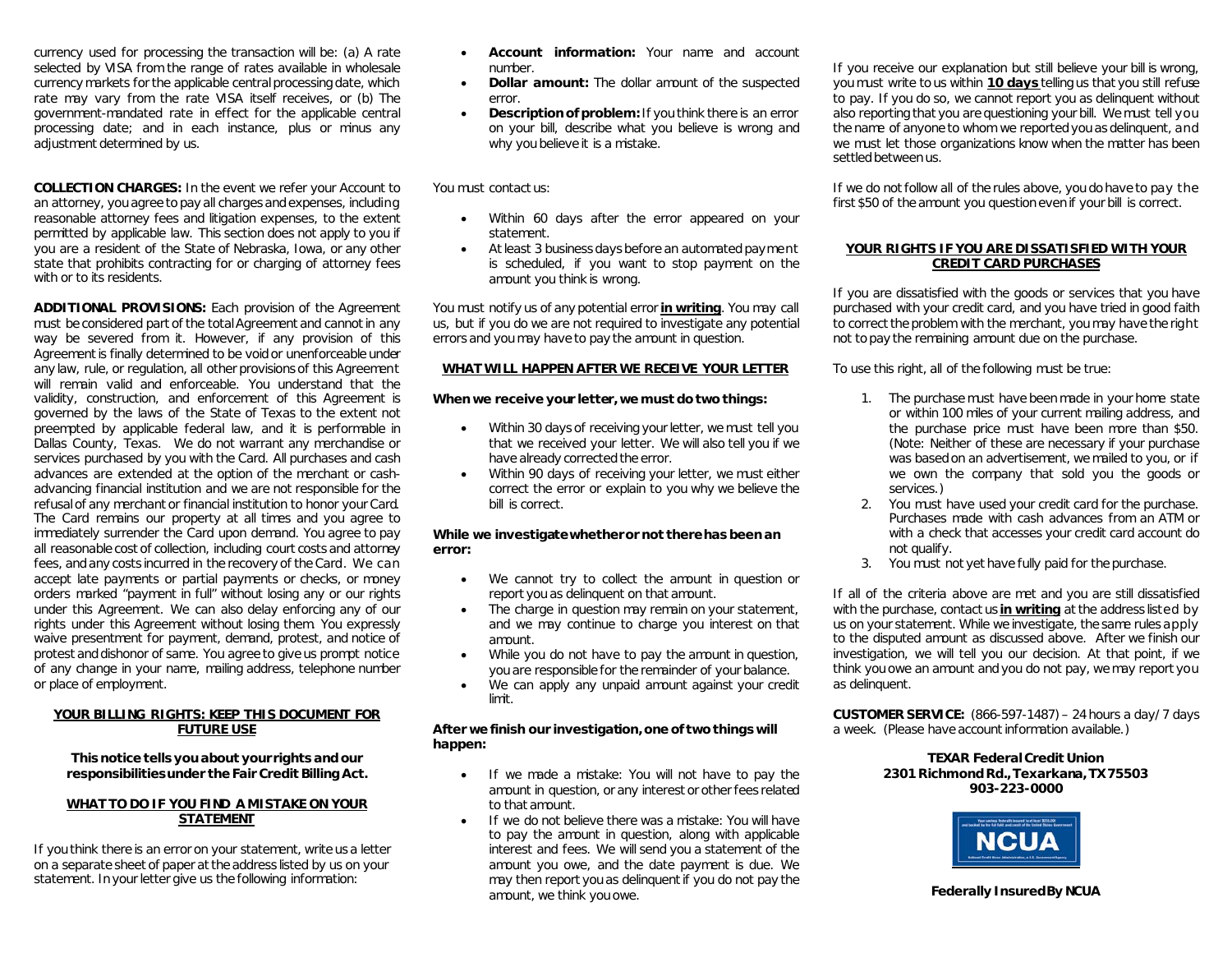

# **Mastercard Cardholder Core Credit Benefits**

# **Important information. Please read and save.**

This Guide to Benefits contains detailed information about insurance and retail protection services you can access as a preferred cardholder. This Guide supersedes any guide or program description you may have received earlier.

To file a claim or for more information on any of these services, call the Mastercard Assistance Center at **1-800-Mastercard: 1-800-627-8372,**  or **en Español: 1-800-633-4466.**

"Card" refers to Mastercard® card and "Cardholder" refers to a Mastercard® cardholder.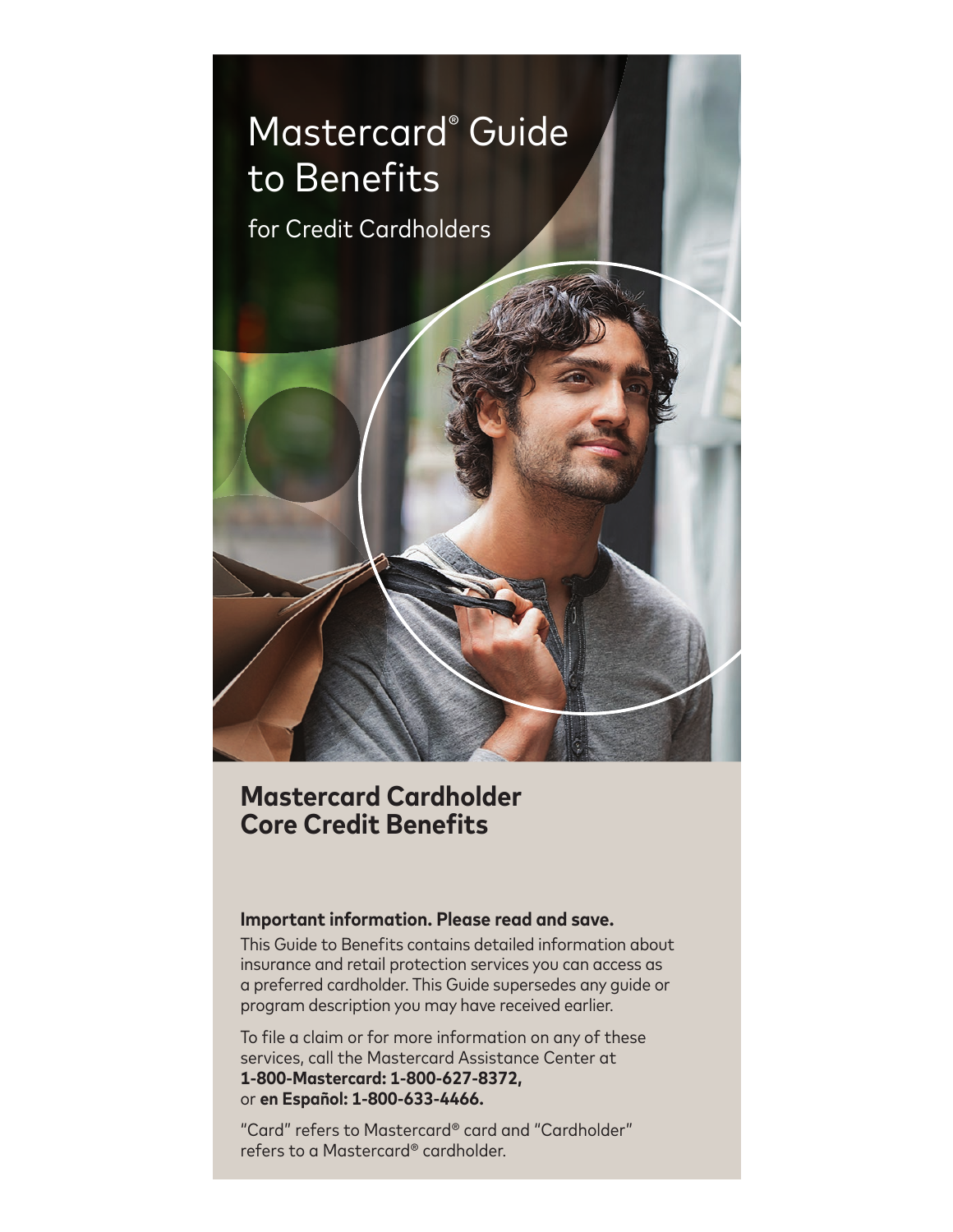# Key Terms

The following Key Terms apply to the following benefit: Extended Warranty.

### Key Terms:

Throughout this document, You and Your refer to the **cardholder** or **authorized user** of the **covered card**. We, Us, and Our refer to New Hampshire Insurance Company, an AIG company, Inc. (Except for Price Protection refers to AIG Warranty Guard, Inc.)

**Administrator** means Sedgwick Claims Management Services, Inc., you may contact the administrator if you have questions regarding this coverage or would like to make a claim. The administrator can be reached by phone at **1-800-Mastercard**.

**Auction (online or live)** means a place or Internet site where items are sold through price bids, price quotes; or where prices fluctuate based on the number of people purchasing, or interested in purchasing a product. (Examples include, but are not limited to, Ebay, Ubid, Yahoo, public or private live auctions, etc.).

**Authorized User** means an individual who is authorized to make purchases on the covered card by the cardholder and is recorded by the Participating Organization on its records as being an authorized user.

**Cardholder** means the person who has been issued an account by the Participating Organization for the covered card.

**Covered card** means the Mastercard card.

**Evidence of Coverage (EOC)** means the document describing the terms, conditions, and exclusions. The EOC, Key Terms, and Legal Disclosures are the entire agreement between You and Us. Representations or promises made by anyone that are not contained in the EOC, Key Terms, or Legal Disclosures are not a part of your coverage.

**Non-auction internet advertisements** means advertisements posted on the Internet, by a non-Auction Internet merchant with a valid tax identification number. The advertisement must have been posted within sixty (60) days after the date you purchased the product and must be for the identical item (advertisement must verify same manufacturer and model number). The printed version of the Internet advertisement must include the merchant's internet address and customer service telephone number, as well as the item including manufacturer, model number, sale price and date of publication.

**Printed advertisements** means advertisements appearing in a newspaper, magazine, store circular, or catalog which state the authorized dealer or store name, item (including make, model number), and sale price. The advertisement must have been published within sixty (60) days after the date you purchased the product and must be for the identical item (advertisement must verify same manufacturer and model number).

**United States Dollars (USD)** means the currency of the United States of America.

# Extended Warranty

Refer to Key Terms for the definitions of You, Your, We, Us, Our, and words that appear in bold and Legal Disclosures.

### A. To get coverage:

You must purchase the new item entirely with your **covered card** and/or accumulated points from your covered card for yourself or to give as a gift.

**•**The item must have an original manufacturer's (or U.S. store brand) warranty of twelve (12) months or less.

## B. The kind of coverage you receive:

- **•**Extended Warranty doubles the original manufacturer warranty up to a maximum of twelve (12) months on most items you purchase. For products with multiple warranty components, each warranty time period will be extended up to a maximum of twelve (12) months. An example of a product with multiple warranty components includes an appliance with original manufacturer's (or U.S. store brand) warranties that differ for parts, labor, compressor, etc.
- **•**If you purchase a service contract or an optional extended warranty of twelve (12) months or less on your item, we will cover up to an additional twelve (12) months after both the original manufacturer's (or U.S. store brand) warranty and the purchased service contract or extended warranty coverage period end. If your service contract or extended warranty exceeds twelve (12) months, this coverage does not apply.
- **•**If you do not have an additional service contract or an optional extended warranty, this Extended Warranty benefit commences the day after your original manufacturer's (or U.S. store brand) warranty expires.

# C. Coverage limitations:

The maximum benefit for repair or replacement shall not exceed the actual amount charged on your covered card or \$10,000, whichever is less.

**•**If either the original manufacturer's (or U.S. store brand) warranty or the service contract covers more than twelve (12) months, this benefit will not apply.

We or our **administrator** will decide if a covered failure will be repaired or replaced, or whether you will be reimbursed up to the amount paid for the item. Items will be replaced with those of like kind and quality. However, we cannot guarantee to match exact color, material, brand, size, or model.

# D. What is NOT covered:

- **•**Used or antique items; collectibles of any kind (such as items designed for people to collect or items that over time become collectibles) that do not come with a manufacturer warranty (repair or replacement amount will not include market value at time of claim); recycled, previously owned, refurbished, rebuilt, or remanufactured items; product guarantees (e.g., glass breakage).
- **•**Floor models that do not come with an original manufacturer warranty.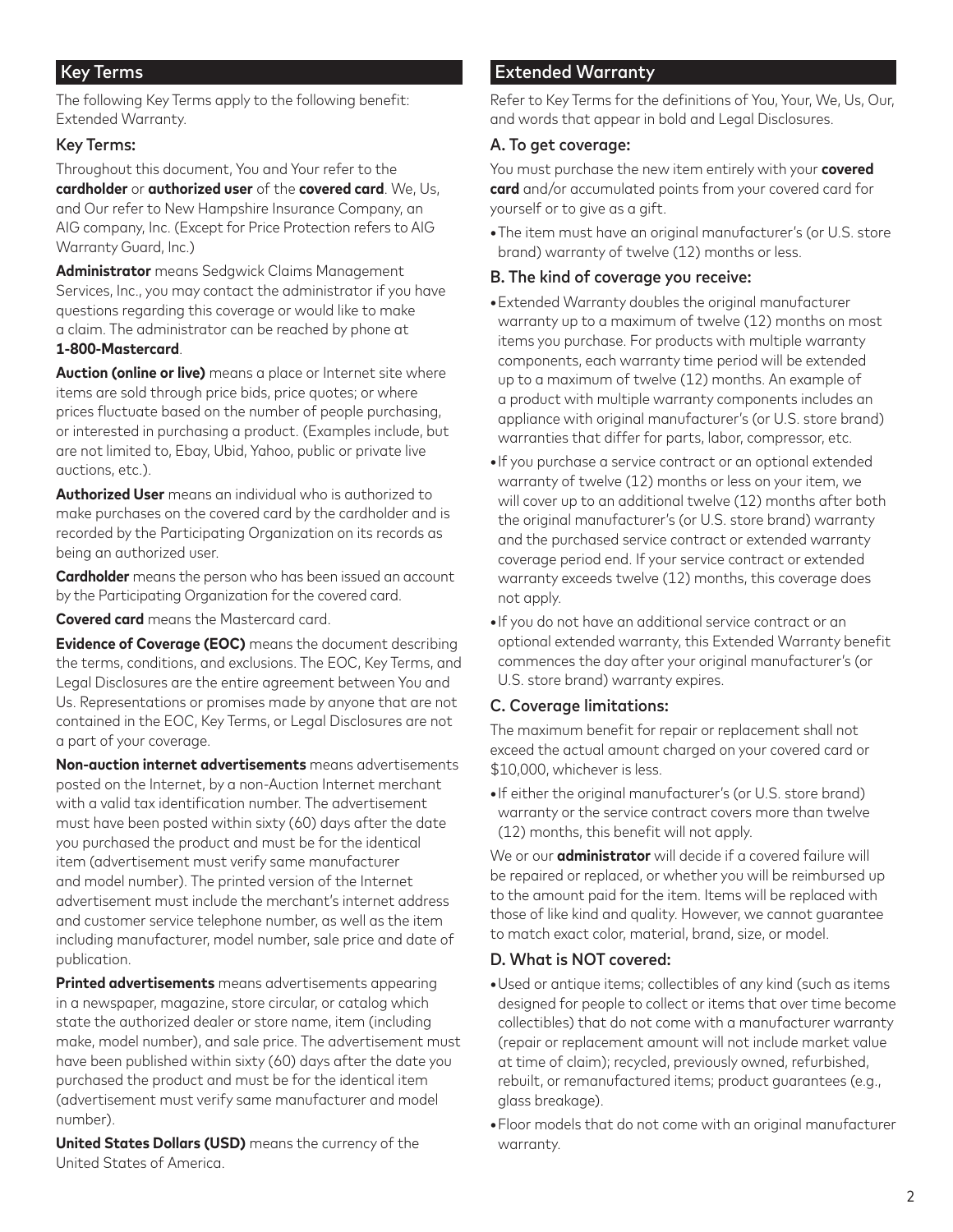- **•**Motorized vehicles, including, but not limited to, automobiles, watercraft/boats, aircraft, and motorcycles, or their motors, equipment, or accessories. Parts, if purchased separately, may be covered.
- **•**Land, any buildings (including, but not limited to, homes and dwellings), permanently installed items, fixtures, or structures.
- **•**Plants, shrubs, animals, pets, consumables, and perishables.
- **•**Professional Services (including, but not limited to, the performance or rendering of labor or maintenance; repair or installation of products, goods or property; professional advice of any kind, including, but not limited to, information/ services or advice secured from any help or support line; or technical support for software, hardware, or any other peripherals).
- **•**Application programs, operating software, and other software.
- **•**All types of media with stored data or music (including, but not limited to, computer software, DVDs, video cassettes, CDs, film and audio cassettes).
- **•**Any shipping charges, transportation and delivery charges, or promised time frames for delivery, whether or not stated or covered by the manufacturer's warranty.
- **•**Direct or indirect loss resulting from any Acts of God (including, but not limited to, flood, hurricane, lightning, and earthauake).
- **•**Indirect or direct damages resulting from a covered loss.
- **•**Mechanical failure arising from product recalls.
- **•**Trip, service, or diagnostic charges in the absence of any covered repairs or verified failure.
- **•**Loss resulting from war or hostilities of any kind (including, but not limited to, invasion, terrorism, rebellion, insurrection, riot, or civil commotion); confiscation or damage by any government, public authority, or customs official; risks of contraband, illegal activity, or acts.
- **•**Mechanical failures caused by normal wear and tear or gradual deterioration where no failure has occurred.
- **•**Items purchased for resale, professional, or commercial use.
- **•**Mechanical failures caused by lack of maintenance/service.
- **•**Losses caused by power surge, contamination by radioactive or hazardous substances, including mold.
- **•**Physical damage to the item.
- **•**Any exclusion listed in the original manufacturer's warranty.

### E. How to file a claim:

- **•**Call **1-800-Mastercard** or go to **www.mycardbenefits.com** to initiate a claim. You must report the claim within sixty (60) days of the failure or the claim may not be honored.
- **•**Submit the following documentation within one hundred and eighty (180) days from the date of failure or the claim may not be honored:
- o Receipt showing covered item(s).
- o Statement showing covered item(s).
- o Itemized purchase receipt(s).
- o Original manufacturer's (or U.S. store brand) warranty.
- o Service contract or optional extended warranty, if applicable.
- o Itemized repair estimate from a factory authorized service provider.
- **•**Any other documentation that may be reasonably requested by us or our administrator to validate a claim.

# Price Protection

The Legal Disclosure is part of this agreement.

### A. To get coverage:

You must purchase the new item entirely with your **covered card** and/or accumulated points from your covered card for yourself or to give as a gift.

You must see either a **printed advertisement** or **non-auction Internet advertisement** for the same product (advertisement must verify same manufacturer and model number) for a lower price within sixty (60) days from the date of purchase as indicated on your receipt.

### B. The kind of coverage you receive:

- **•**Purchases you make entirely with your covered card are covered for sixty (60) days from the date of purchase as indicated on your receipt for the difference between the price you paid and the lower price advertised.
- **•**Items you purchase with your covered card and give as gifts also are covered.
- **•**This coverage is secondary to any other applicable insurance or coverage available to you or the gift recipient including benefits provided by the retailer (including, but not limited to, refunds, exchanges, and store credits). Coverage is limited to only those amounts not covered by any other insurance or coverage, or retailer benefits (including, but not limited to, refunds, exchanges, and store credits).

# C. Coverage limitations:

Coverage is limited to the difference between the actual cost of the item (excluding taxes, storage, shipping, and handling costs) and the advertised lower price, up to \$250 per claim. There is a maximum of four (4) claim(s) per **cardholder** account per twelve (12) month period.

# D. What is NOT covered:

- **•**Any item purchased from an Internet site whose primary purpose is not the sale of the item or related items.
- **•**Items purchased for resale, rental, professional, or commercial use.
- **•**Jewelry, art, used or antique items; collectibles of any kind (such as items designed for people to collect or items that over time become collectibles); recycled, previously owned, refurbished, rebuilt, or remanufactured items.
- **•**Customized/personalized, one-of-a-kind, or special-order items.
- **•**Layaway items; items returned to any store.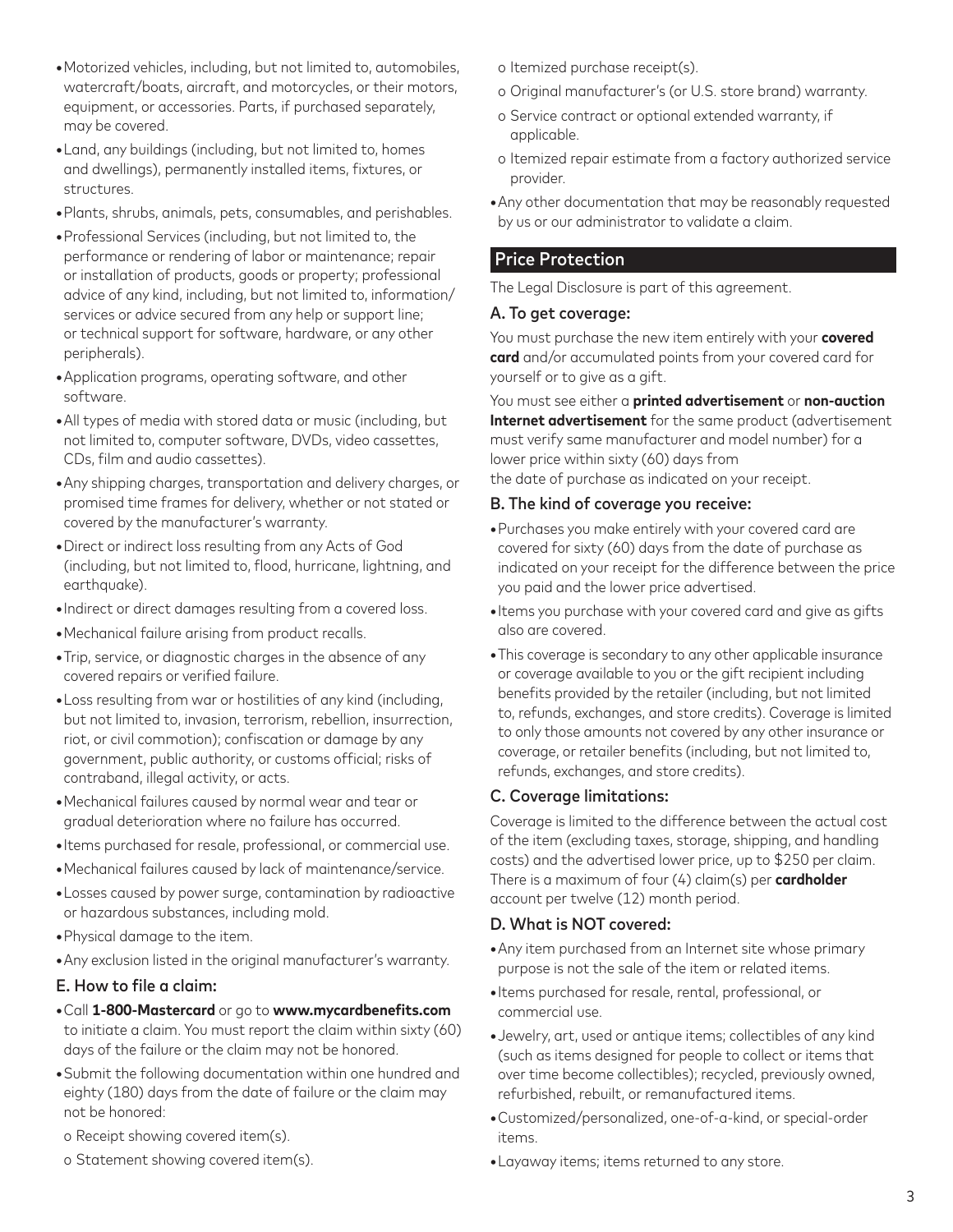- **•**Any items purchased from an **auction**.
- **•**Items for which the printed advertisement or non-auction Internet advertisement containing the lower price was published after sixty (60) days from the date you purchased the item.
- **•**Items advertised or shown as price quotes, bids or final sale amounts from a non-auction Internet site.
- **•**Items advertised in or as a result of "limited quantity," "going out-of-business sales," "close out", or as "discontinued".
- **•**Printed advertisements or non-auction Internet advertisements that display pricing lower than your purchased item due to rebates, special offerings, bonuses, free items/giveaways, manufacturer's coupons, or special financing.
- **•**Professional services, including workmanship, installation, professional advice/counseling, and technical support, or help line.
- **•**Plants, shrubs, animals, pets, consumables, and perishables.
- **•**Motorized vehicles, including, but not limited to, automobiles, watercraft/boats, aircraft, and motorcycles, or their motors, equipment, or accessories.
- **•**Land, any buildings (including, but not limited, to homes and dwellings), permanently installed items, fixtures, structures, or home improvement.
- **•**Game animals, pets or specimens preserved for display (e.g., fish, birds, reptiles, or mammals).
- **•**Traveler's checks, tickets of any kind (e.g., for airlines, sporting events, concerts, or lottery), negotiable instruments, bullion, rare or precious metals, stamps, and coins, currency or its equivalent.
- **•**Differences in price due to sales tax, storage, shipping, handling, postage, transportation, and delivery.
- **•**Differences in price due to foreign exchange rates or fluctuation in foreign exchange rates.

### E. How to file a claim:

### **For a Printed Advertisement:**

- **•**Call **1-800-Mastercard** or go to **www.mycardbenefits.com** to initiate a claim. You must report the claim within sixty (60) days of the incident or the claim may not be honored.
- **•**Submit the following documentation within one hundred and eighty (180) days of the advertisement's publication:
- o A copy of the printed advertisement that shows the date of the advertisement, retailer name, the product (advertisement must verify same manufacturer and model number), and sale price.
- o Receipt showing the item(s) was purchased.
- o Statement showing item(s) purchased and use of accumulated point.
- o Itemized purchase receipt(s).
- **•**Any other documentation that may be reasonably requested by us or our **administrator** to validate a claim.

### **For a Non-Auction Internet Advertisement:**

- **•**Call **1-800-Mastercard** or go to **www.mycardbenefits.com** to initiate a claim. You must report the claim within sixty (60) days of the incident or the claim may not be honored.
- **•**Submit the following documentation within one hundred and eighty (180) days of the advertisement's publication:
- o A copy of the non-auction advertisement that shows the date of the advertisement, website address, retailer name, the product (advertisement must verify same manufacturer and model number), sale price, and, if applicable, shipping, handling and other charges.
- o Receipt showing the item(s) was purchased.
- o Statement showing item(s) purchased.
- o Itemized purchase receipt(s).
- **•**Any other documentation that may be reasonably requested by us or our administrator to validate a claim.

# Mastercard ID Theft Protection™

### Program Description:

Mastercard ID Theft Protection provides you with access to a number of Identity Theft resolution services, should you believe you are a victim of Identity Theft.

### Eligibility:

To be eligible for this coverage, you must be a Mastercard **cardholder** issued by a U.S. financial institution.

#### Access:

Simply contact **1-800-Mastercard** if you believe you have been a victim of Identity Theft.

### Services provided:

Services provided are on a 24-hour basis, 365 days a year. They include:

- **•**Providing the cardholder with a uniform Identity Theft Affidavit and providing assistance with completion of the Affidavit. It is the responsibility of the cardholder to submit the Affidavit to the proper authorities, credit bureaus, and creditors.
- **•**Assistance in notifying all three major credit reporting agencies to obtain a free credit report for the cardholder and placing an alert on the cardholder's record with the agencies.
- **•**Assisting the cardholder with debit, credit and/or charge card replacement.
- **•**Assisting cardholder with membership/affinity card replacement.
- **•**Educating the cardholder on how Identity Theft can occur and of protective measures to avoid further occurrences.
- **•**Providing the cardholder with the Identity Theft Resolution Kit.
- **•**Providing the cardholder with sample letters for use in canceling checks, ATM cards, and other accounts.

# Mastercard ID Theft Alerts™:

Mastercard is offering cardholders cyber security through ID Theft Alerts, CSID's proprietary Internet surveillance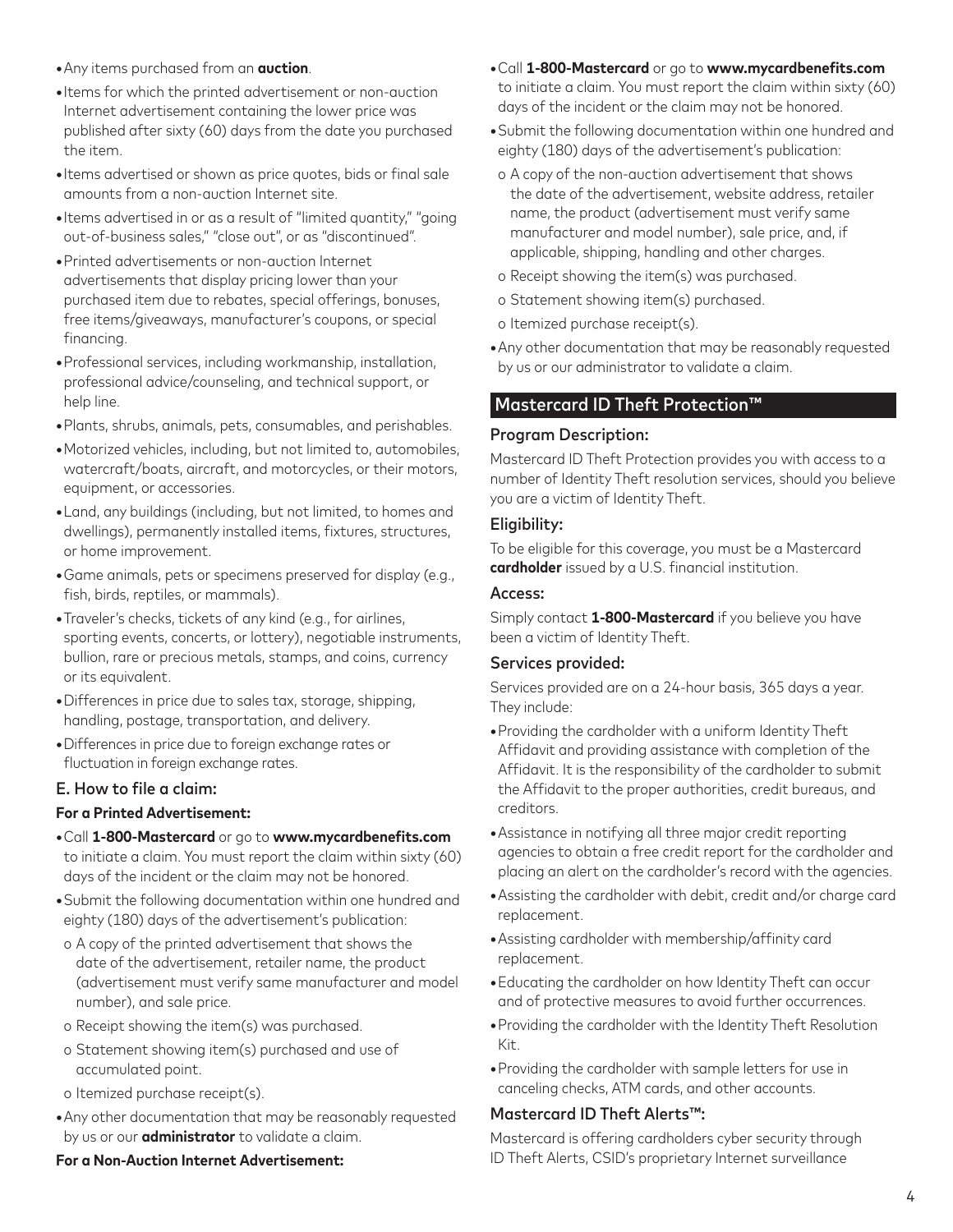technology that proactively detects the illegal trading and selling of personally identifiable information (PII) online. At any point in time, ID Theft Alerts is tracking thousands of websites and millions of data points, and alerting cardholders whose personal information they find has been compromised online. This information is being gathered in real-time so that Cardholders have the opportunity to react quickly and take the necessary steps to protect themselves. Get started at no cost to you by enrolling at **http://www.mastercard.us/ idtheftprotection**.

### Charges:

There is no charge for these services, they are provided by your Financial Institution.

# Services NOT provided:

- **•**When it is determined you have committed any dishonest, criminal, malicious or fraudulent act.
- **•**When your financial institution or card issuer which provides this Service, has investigated the event and deemed you are responsible the charge or event.
- **•**When any theft or unauthorized use of an account by a person to whom the account has been entrusted has been committed.

### Program provisions for Mastercard ID Theft Protection:

This service applies only to you, the named Mastercard cardholder. You shall use due diligence and do all things reasonable to avoid or diminish any loss or damage to property protected by the program. The provider, CS Identity, relies on the truth of statement made in the Affidavit or declaration from each cardholder. This service is provided to eligible Mastercard cardholders at no additional cost and is in effect for acts occurring while the program is in effect. The terms and conditions contained in this program guide may be modified by subsequent endorsements. Modifications to the terms and conditions may be provided via additional Guide mailings, statement inserts, or statement messages. Mastercard or your financial institution can cancel or non-renew these services, and if we do, we will notify you at least thirty (30) days in advance. If the Provider non-renews or cancels any services provided to eligible Mastercard cardholders, you will be notified within 30–120 days before the expiration of the service agreement. In the event substantially similar coverage takes effect without interruption, no such notice is necessary. For general questions regarding these services, please contact **1-800-Mastercard**.

# Mastercard Global Service

Mastercard Global Service™ provides worldwide, 24-hour assistance with **Lost and Stolen Card Reporting, Emergency Card Replacement,** and **Emergency Cash Advance**.

Call Mastercard Global Service immediately to report your card lost or stolen and to cancel the account. If you need to make purchases or arrange for a cash advance, with your issuer's approval, you can receive a temporary card the next day in the United States, and within two business days almost everywhere else.

Remember, if you report your card lost or stolen, you will not be responsible for any unauthorized transactions on your account.

In the United States (including all 50 states, the District of Columbia, the U.S. Virgin Islands, and Puerto Rico) and Canada, call **1-800-307-7309**.

When out-of-country and in need of assistance, you can easily reach a specially trained Mastercard Global Service Representative who can help you 24 hours a day, 365 days a year, in any language. You can call toll-free from over 80 countries worldwide. Some of the key toll-free Mastercard Global Service telephone numbers are:

|  | Australia 1-800-120-113  Mexico 001-800-307-7309   |
|--|----------------------------------------------------|
|  | Austria 0800-070-6138    Netherlands 0800-022-5821 |
|  | France 0-800-90-1387    Poland     0-0800-111-1211 |
|  | Germany0800-819-1040 Portugal 800-8-11-272         |
|  |                                                    |
|  | Ireland 1-800-55-7378 United Kingdom 0800-96-4767  |
|  | Italy 800-870-866 Virgin Islands1-800-307-7309     |
|  |                                                    |

For additional information, or for country-specific, toll-free telephone numbers not listed above, visit our Web site at **www.mastercard.com** or call the United States collect at **1-636-722-7111**.

### Account Information and Card Benefits:

When in the United States, contact your card issuer directly for account information and **1-800-Mastercard** for card benefits. When traveling outside the U.S., call Mastercard Global Service to access your card issuer for account information or to access any of your card benefits.

# ATM Locations:

Call **1-877-FINDATM (1-877-346-3286)** to find the location of a nearby ATM in the Mastercard ATM Network accepting Mastercard® , Maestro® , and Cirrus® brands. Also, visit our Web site at **www.mastercard.com** to use our ATM locator. You can get cash at over two million ATMs worldwide.

To enable cash access, be sure you know your Personal Identification Number (PIN) before you travel.

# Mastercard Airport Concierge™

### Your passport to the finer side of air travel.

Enjoy a 15% savings on Airport Meet and Greet services. Arrange for a personal, dedicated Meet and Greet agent to escort you through the airport on departure, arrival or any connecting flights at over 450 destinations worldwide 24 hours a day, 7 days a week, 365 days a year. There are also certain airports where you can be expedited through the security and/or the immigration process. To reserve Mastercard Airport Concierge services visit **www.mastercard. com/airportconcierge** or consult your Travel Advisor.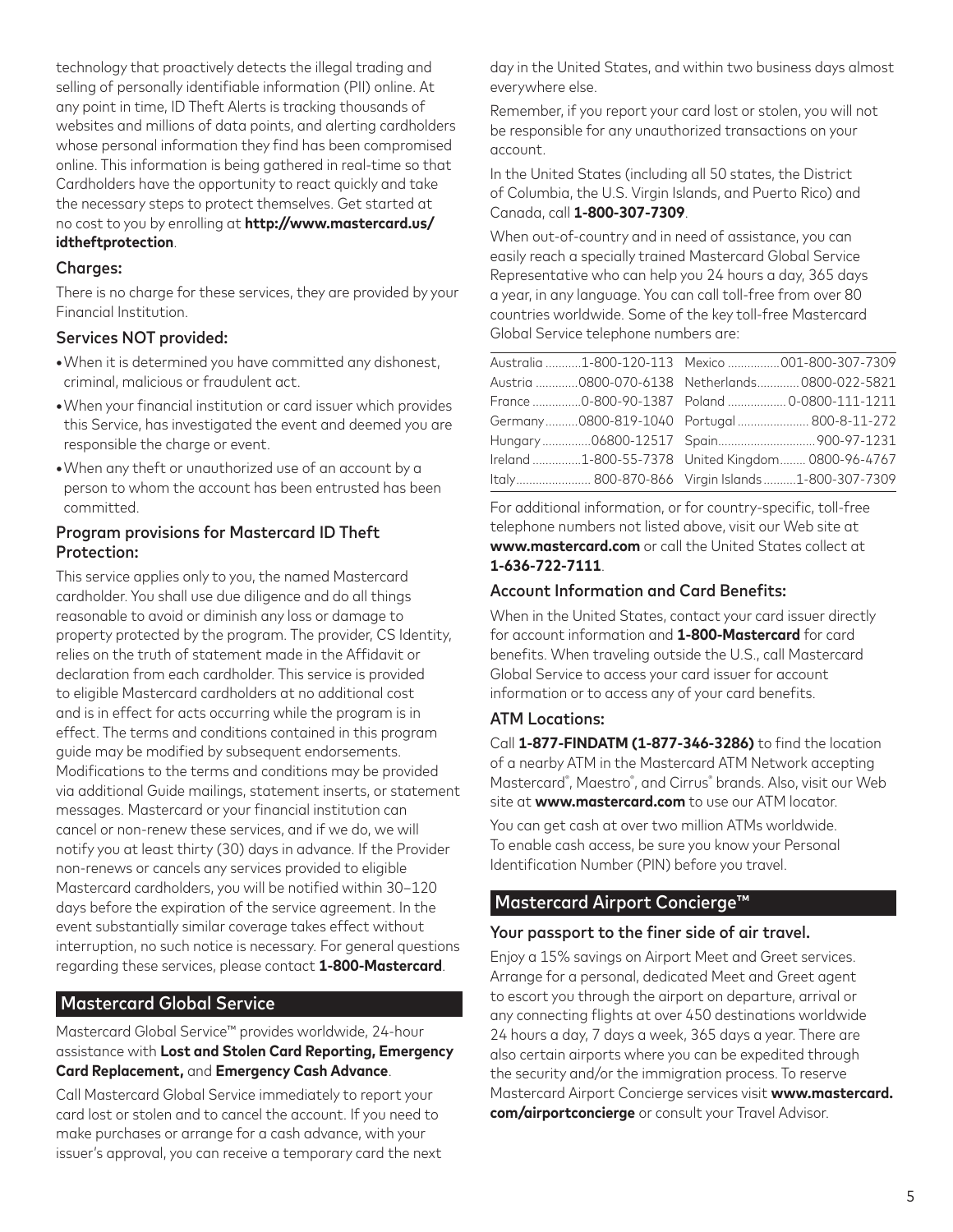# Account and Billing Information

**Important:** Contact your card-issuing financial institution directly for questions concerning your account, such as account balance, credit line, billing inquiries (including transaction exchange rates), merchant disputes, or information about additional services not described in this Guide. Your financial institution's phone number should be available on your monthly billing statement or on the back of your card.

## Legal Disclosure

This Guide to Benefits is not, by itself, a policy or contract of insurance or other contract.

Benefits are provided to you, the accountholder, at no additional charge. Non-insurance services may have associated costs, which will be your responsibility (for example, legal referrals are free, but the lawyer's fee is your responsibility).

The insurance benefits are provided under a group policy issued by New Hampshire Insurance Company, an AIG company. This Guide to Benefits is a summary of benefits provided to you. The attached Key Terms and **EOC** is governed by the Group Policy.

**Effective date of benefits:** Effective March 1, 2017, this Guide to Benefits replaces all prior disclosures, program descriptions, advertising, and brochures by any party. The Policyholder and the insurer reserve the right to change the benefits and features of these programs at anytime. Notice will be provided for any changes.

**Cancellation:** The Policyholder can cancel these benefits at any time or choose not to renew the insurance coverage for all **cardholders**. If the Policyholder does cancel these benefits, you will be notified in advance. If the insurance company terminates, cancels, or chooses not to renew the coverage to the Policyholder, you will be notified as soon as is practicable. Insurance benefits will still apply for any benefits you were eligible for prior to the date of such terminations, cancellation, or non-renewal, subject to the terms and conditions of coverage.

**Benefits to you:** These benefits apply only to the cardholder whose cards are issued by U.S. financial institutions. The United States is defined as the fifty (50) United States, the District of Columbia, American Samoa, Puerto Rico, Guam, and the U.S. Virgin Islands. No person or entity other than the cardholder shall have any legal or equitable right, remedy, or claim for benefits, insurance proceeds and damages under or arising out of these programs. These benefits do not apply if your card privileges have been cancelled. However, insurance benefits will still apply for any benefit you were eligible for prior to the date that your account is suspended or cancelled, subject to the terms and conditions of coverage.

**Transfer of rights or benefits:** No rights or benefits provided under these insurance benefits may be assigned without the prior written consent of the claim **administrator** for these benefits.

**Misrepresentation and Fraud:** Benefits shall be void if the cardholder has concealed or misrepresented any material facts concerning this coverage.

**Dispute Resolution – Arbitration:** This EOC requires binding arbitration if there is an unresolved dispute concerning this EOC (including the cost of, lack of or actual repair or replacement arising from a loss or breakdown). Under this Arbitration provision, You give up your right to resolve any dispute arising from this EOC by a judge and/or a jury. You also agree not to participate as a class representative or class member in any class action litigation, any class arbitration or any consolidation of individual arbitrations. In arbitration, a group of three (3) arbitrators (each of whom is an independent, neutral third party) will give a decision after hearing the parties' positions. The decision of a majority of the arbitrators will determine the outcome of the arbitration and the decision of the arbitrators shall be final and binding and cannot be reviewed or changed by, or appealed to, a court of law.

To start arbitration, the disputing party must make a written demand to the other party for arbitration. This demand must be made within one (1) year of the earlier of the date the loss occurred or the dispute arose. The parties will each separately select an arbitrator. The two (2) arbitrators will select a third arbitrator called an "umpire." Each party will each pay the expense of the arbitrator selected by that party. The expense of the umpire will be shared equally by the parties. Unless otherwise agreed to by the parties, the arbitration will take place in the county and state in which You live. The arbitration shall be governed by the Federal Arbitration Act (9 U.S.C.A. § 1 et. seq.) and not by any state law concerning arbitration. The rules of the American Arbitration Association (www.adr. org) will apply to any arbitration under this EOC. The laws of the state of New York (without giving effect to its conflict of law principles) govern all matters arising out of or relating to this EOC and all transactions contemplated by this EOC, including, without limitation, the validity, interpretation, construction, performance and enforcement of this EOC.

**Due Diligence:** All parties are expected to exercise due diligence to avoid or diminish any theft, loss or damage to the property insured under these programs. "Due diligence" means the performance of all vigilant activity, attentiveness, and care that would be taken by a reasonable and prudent person in the same or similar circumstances in order to guard and protect the item.

**Subrogation:** If payment is made under these benefits, the insurance company is entitled to recover such amounts from other parties or persons. Any party or cardholder who receives payment under these benefits must transfer to the insurance company his or her rights to recovery against any other party or person and must do everything necessary to secure these rights and must do nothing that would jeopardize them, or these rights will be recovered from the cardholder.

**Salvage:** If an item is not repairable, the claim administrator may request that the cardholder or gift recipient send the item to the administrator for salvage at the cardholder's or gift recipient's expense. Failure to remit the requested item for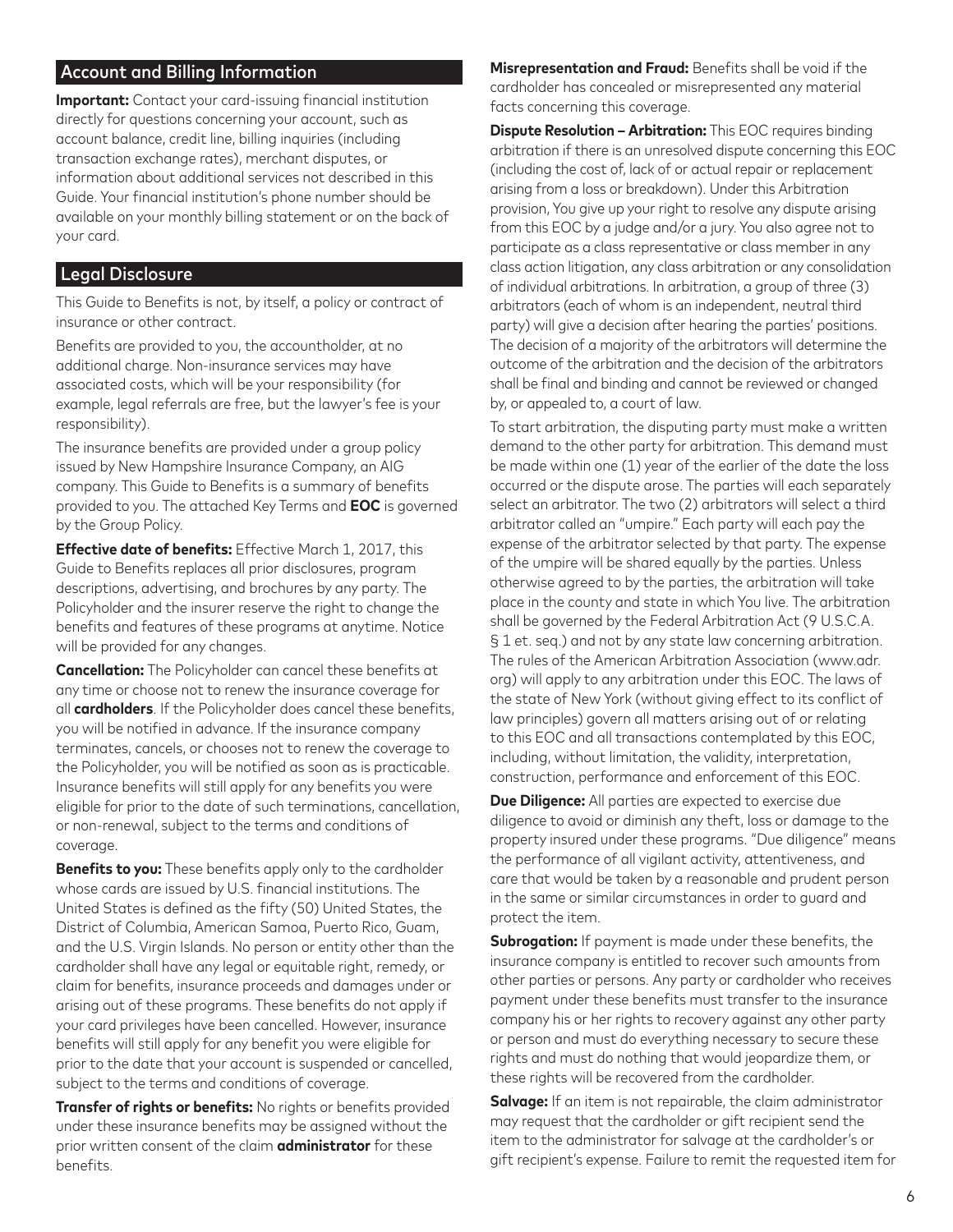salvage to the claim administrator may result in denial of the claim.

**Other Insurance:** Coverage is secondary to and in excess of any other applicable insurance or indemnity available to You. Coverage is limited to only those amounts not covered by any other insurance or indemnity. It is subject to the conditions, limitations, and exclusions described in this document. In no event will this coverage apply as contributing insurance. This Other Insurance clause will take precedence over a similar clause found in other insurance or indemnity language.

In no event will these insurance benefits apply as contributing insurance. The non-contribution insurance clause will take precedence over the non-contribution clause found in any other insurance policies.

**Severability of Provisions:** If in the future any one or more of the provisions of this Guide to Benefits is, to any extent and for any reason, held to be invalid or unenforceable, then such provision(s) shall be deemed "severable" from the remaining provisions of the Guide. In that event, all other provisions of this Guide shall remain valid and enforceable.

Benefits listed in this Guide to Benefits are subject to the conditions, limitations, and exclusions described in each benefit section. **Receipt and/or possession of this Guide to Benefits does not guarantee coverage or coverage availability.**

This Guide is intended as a summary of services, benefits, and coverages and, in case of a conflict between the Guide and the master insurance policies, or an issuer's, or the Mastercard actual offerings, such master policies or actual offering shall control. Provision of services is subject to availability and applicable legal restrictions.